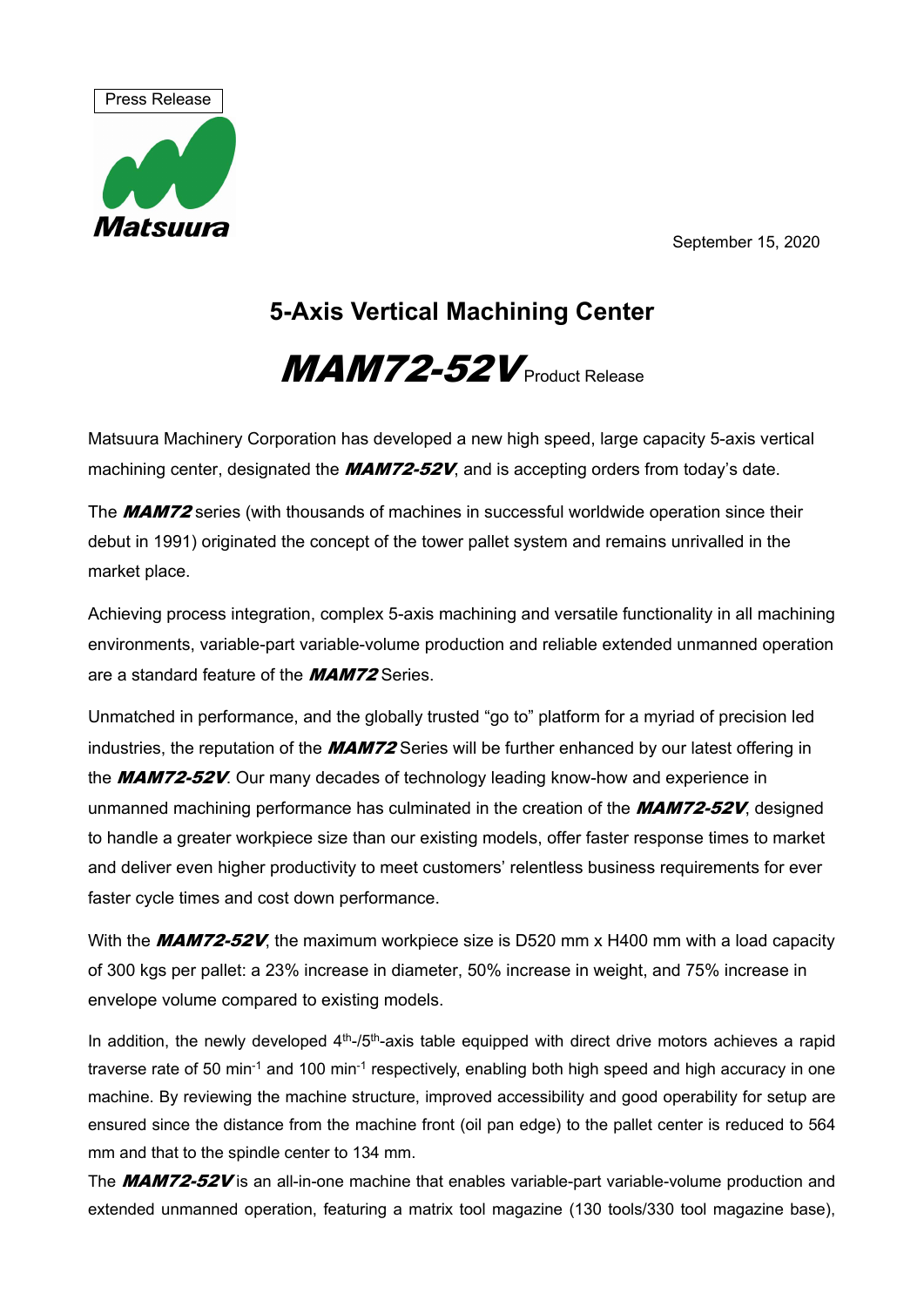tower pallet system (PC15) and chip removal system (spiral chip conveyor, lift-up chip conveyor) as standard equipments. Furthermore, to cope with the recent IoT trends, an optional feature for outputting machine running data to a host system is available using a communication protocol called "MTConnect" designed for machine tools.

Matsuura machines have been appreciated for 20 years in a cool two-tone design of navy and light blue. This time, we added an accent of silver color, which calls up a futuristic image, achieving a sophisticated and sharp looking design. This new design expresses our passion for "Monozukuri", manufacturing technologies, and our promise for progress and success toward the future.

## MAM72-52V Features

- 1. Max. workpiece size:  $D520$  mm  $\times$  H400 mm [D20.47  $\times$  H15.75 in.] (Existing model: D420 mm  $\times$  H350 mm) 2. Loading capacity: 300 kg [660 lb.] (Existing model: 200 kg)
- 3.  $MAXIAspinale (from heavy duty machine to high speed matching)$ 
	- 3.1 15,000 min-1/ 150 Nm (Standard)
	- 3.2 15,000 min-1/ 187 Nm (Option) High-torque type
	- 3.3 20,000 min-1/ 108.4 Nm (Option) High-speed type
- 4. High-speed high-precision high-rigidity built-in 4<sup>th</sup>/5<sup>th</sup> axes of dedicated design
	- 4.1. Rapid traverse rate:  $50 \text{ min}^{-1}$  (4<sup>th</sup>-axis), 100 min<sup>-1</sup> (5<sup>th</sup>-axis)
	- 4.2. Drive system: Direct drive motor
	- 4.3. Rotary scale provided as standard
- 5. Ease of operation and maintenance
	- 5.1 Distance from machine front to spindle center: 134 mm Distance from machine front (oil pan edge) to pallet center: 564 mm Distance from the floor to the pallet top surface: 1,050 mm
	- 5.2 Easier maintenance of pneumatic devices
- 6. All-in-one machine for variable-part variable-volume production and extended unmanned operation
	- 6.1. Newly developed matrix magazine:
		- 130 ~ 330 tools (330-tool magazine base), 130 tools standard
		- 370 ~ 530 tools (530-tool magazine base), optional
	- 6.2. Multi-pallet system: Tower pallet system (PC15), standard
	- 6.3. Chip removal system: Spiral chip conveyor, lift-up chip conveyor, standard
- 7. Improved chip removal
	- 7.1 Downsized internal area (by 10% compared to existing models while increasing the workpiece capacity by 75%)
	- 7.2 Transfer capacity of spiral conveyor increased (by 28% compared to existing models)
	- 7.3 Reduction of bolts in the machine (by 80% compared to existing models)